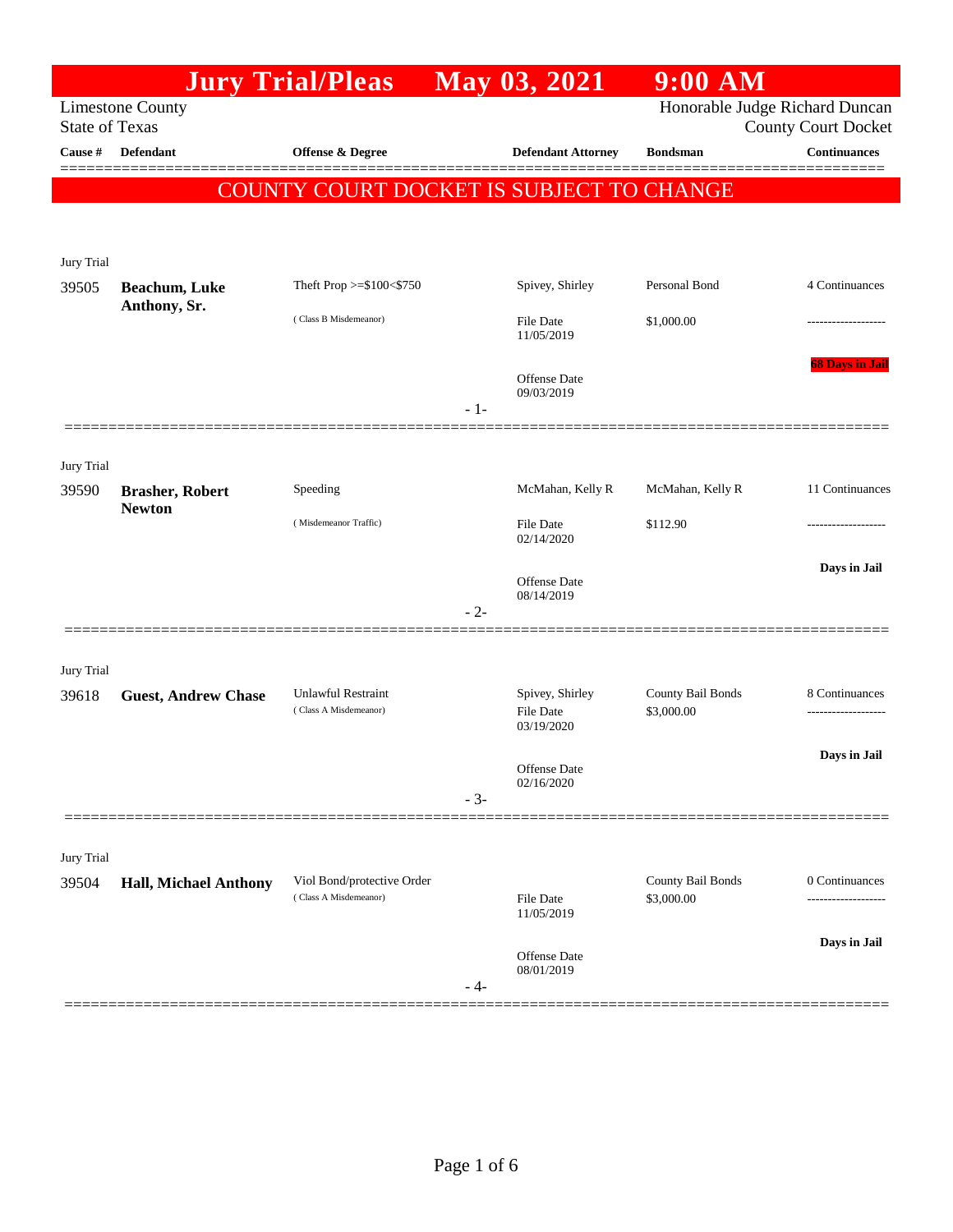|                       |                               | <b>Jury Trial/Pleas</b>                                         | May 03, 2021                                | $9:00$ AM                       |                                        |
|-----------------------|-------------------------------|-----------------------------------------------------------------|---------------------------------------------|---------------------------------|----------------------------------------|
| <b>State of Texas</b> | <b>Limestone County</b>       | Honorable Judge Richard Duncan<br><b>County Court Docket</b>    |                                             |                                 |                                        |
| Cause #               | Defendant                     | Offense & Degree                                                | <b>Defendant Attorney</b>                   | <b>Bondsman</b>                 | <b>Continuances</b>                    |
|                       |                               | COUNTY COURT DOCKET IS SUBJECT TO CHANGE                        |                                             |                                 |                                        |
| Jury Trial            |                               |                                                                 |                                             |                                 |                                        |
| 39507                 | <b>Hall, Michael Anthony</b>  | Terroristic Threat Of Family/household<br>(Class A Misdemeanor) | <b>File Date</b><br>11/06/2019              | Burkeen, Daniel<br>\$1,000.00   | 0 Continuances<br>                     |
|                       |                               | $-5-$                                                           | <b>Offense Date</b><br>07/31/2019           |                                 | Days in Jail                           |
|                       |                               |                                                                 |                                             |                                 |                                        |
| Jury Trial<br>39573   | Jackson, Melissa Sue          | Resist Arrest Search Or Transport<br>(Class A Misdemeanor)      | Reed, Stephen M.<br>File Date<br>01/22/2020 | County Bail Bonds<br>\$750.00   | 11 Continuances<br>------------------- |
|                       |                               | - 6-                                                            | Offense Date<br>12/21/2019                  |                                 | Days in Jail                           |
| Jury Trial<br>39660   | <b>Kitchens, Taylor Blake</b> | <b>Assault Causes Bodily Injury Family</b>                      | Spivey, Shirley                             | County Bail Bonds               | 7 Continuances                         |
|                       |                               | Member<br>(Class A Misdemeanor)                                 | File Date<br>04/28/2020                     | \$3,000.00                      |                                        |
|                       |                               | $-7-$                                                           | <b>Offense</b> Date<br>09/08/2018           |                                 | Days in Jail                           |
| Jury Trial            |                               |                                                                 |                                             |                                 |                                        |
| 39588                 | Lilley, Tony Keith            | Driving While Intoxicated 2nd<br>(Class A Misdemeanor)          | Moore, David E.<br>File Date<br>02/06/2020  | County Bail Bonds<br>\$2,000.00 | 10 Continuances<br>.                   |
|                       |                               | $-8-$                                                           | <b>Offense</b> Date<br>10/14/2019           |                                 | Days in Jail                           |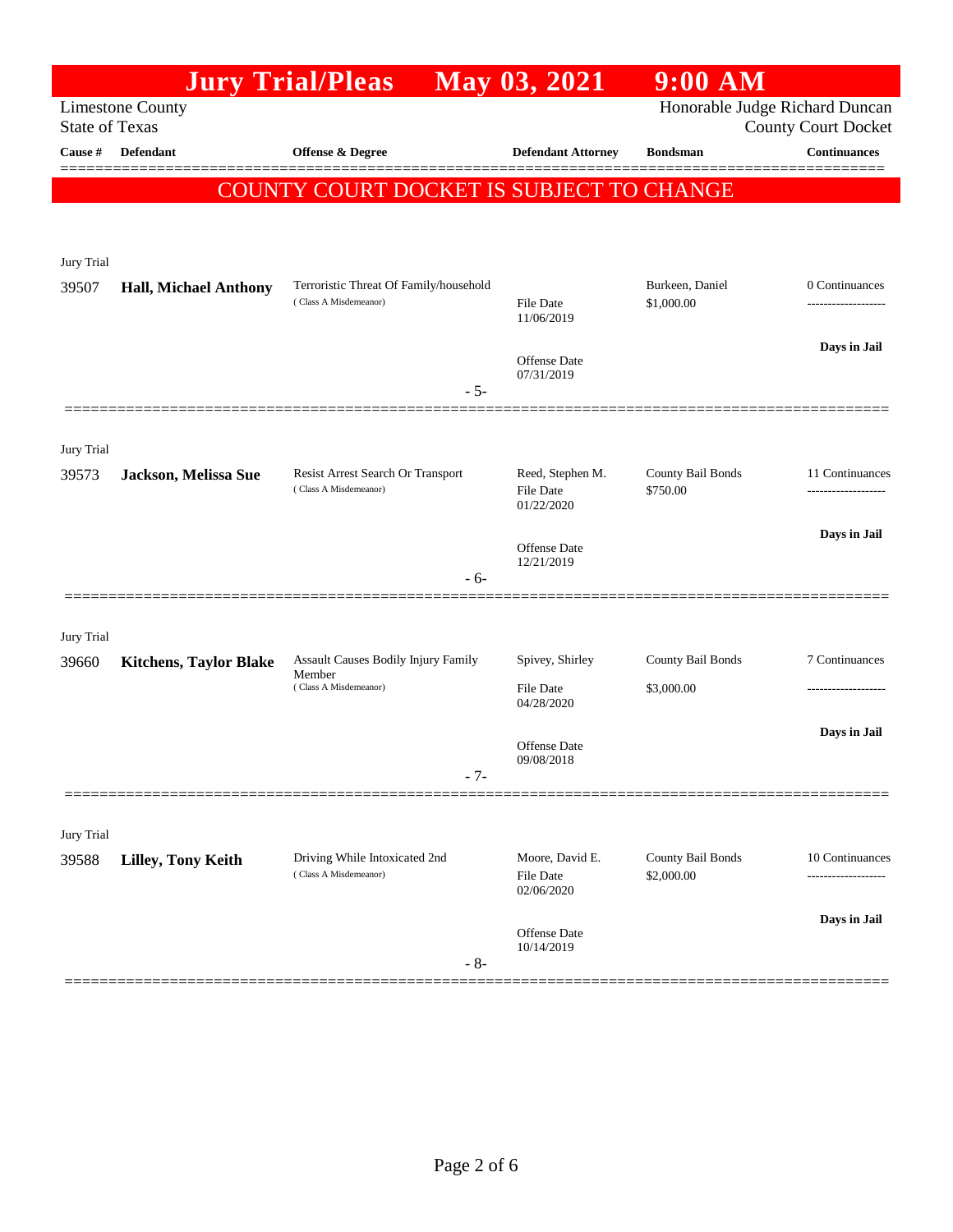|                       |                                         | <b>Jury Trial/Pleas</b>                                                | May 03, 2021                                                 | $9:00$ AM                       |                                |
|-----------------------|-----------------------------------------|------------------------------------------------------------------------|--------------------------------------------------------------|---------------------------------|--------------------------------|
| <b>State of Texas</b> | <b>Limestone County</b>                 |                                                                        | Honorable Judge Richard Duncan<br><b>County Court Docket</b> |                                 |                                |
| Cause #               | <b>Defendant</b>                        | Offense & Degree                                                       | <b>Defendant Attorney</b>                                    | <b>Bondsman</b>                 | <b>Continuances</b><br>======= |
|                       |                                         | COUNTY COURT DOCKET IS SUBJECT TO CHANGE                               |                                                              |                                 |                                |
| Jury Trial<br>39630   | Lloyd, Rickie Janelle                   | Terroristic Threat Of Family/Household<br>(Class A Misdemeanor)        | Reed, Justin<br>File Date<br>03/31/2020                      | County Bail Bonds<br>\$3,000.00 | 8 Continuances<br>.            |
|                       |                                         | $-9-$                                                                  | Offense Date<br>02/24/2020                                   |                                 | Days in Jail                   |
| Jury Trial<br>39652   | Macejewski, Eduardo                     | <b>Assault Causes Bodily Injury Family</b>                             | Aguilar, Joseph                                              | County Bail Bonds               | 8 Continuances                 |
|                       | <b>Michael</b>                          | Member<br>(Class A Misdemeanor)                                        | File Date<br>04/15/2020                                      | \$3,000.00                      | .                              |
|                       |                                         | $-10-$                                                                 | <b>Offense Date</b><br>03/28/2020                            |                                 | Days in Jail                   |
| Jury Trial            |                                         | Criminal Mischief Impair/Interrupt Pub                                 |                                                              | Freebird Bail Bonds             | 8 Continuances                 |
| 39622                 | <b>McClatchy</b> , Ronald<br><b>Max</b> | Service<br>(Class A Misdemeanor)                                       | File Date<br>03/23/2020                                      | \$3,000.00                      |                                |
|                       |                                         | $-11-$                                                                 | Offense Date<br>02/03/2020                                   |                                 | Days in Jail                   |
| Jury Trial            |                                         |                                                                        |                                                              |                                 |                                |
| 39406                 | Parker, Eric William                    | Assault Causes Bodily Injury Family<br>Member<br>(Class A Misdemeanor) | Morgan, Chad<br>File Date                                    | Reed, Justin<br>\$3,000.00      | 17 Continuances                |
|                       |                                         | $-12-$                                                                 | 06/27/2019<br>Offense Date<br>02/11/2019                     |                                 | Days in Jail                   |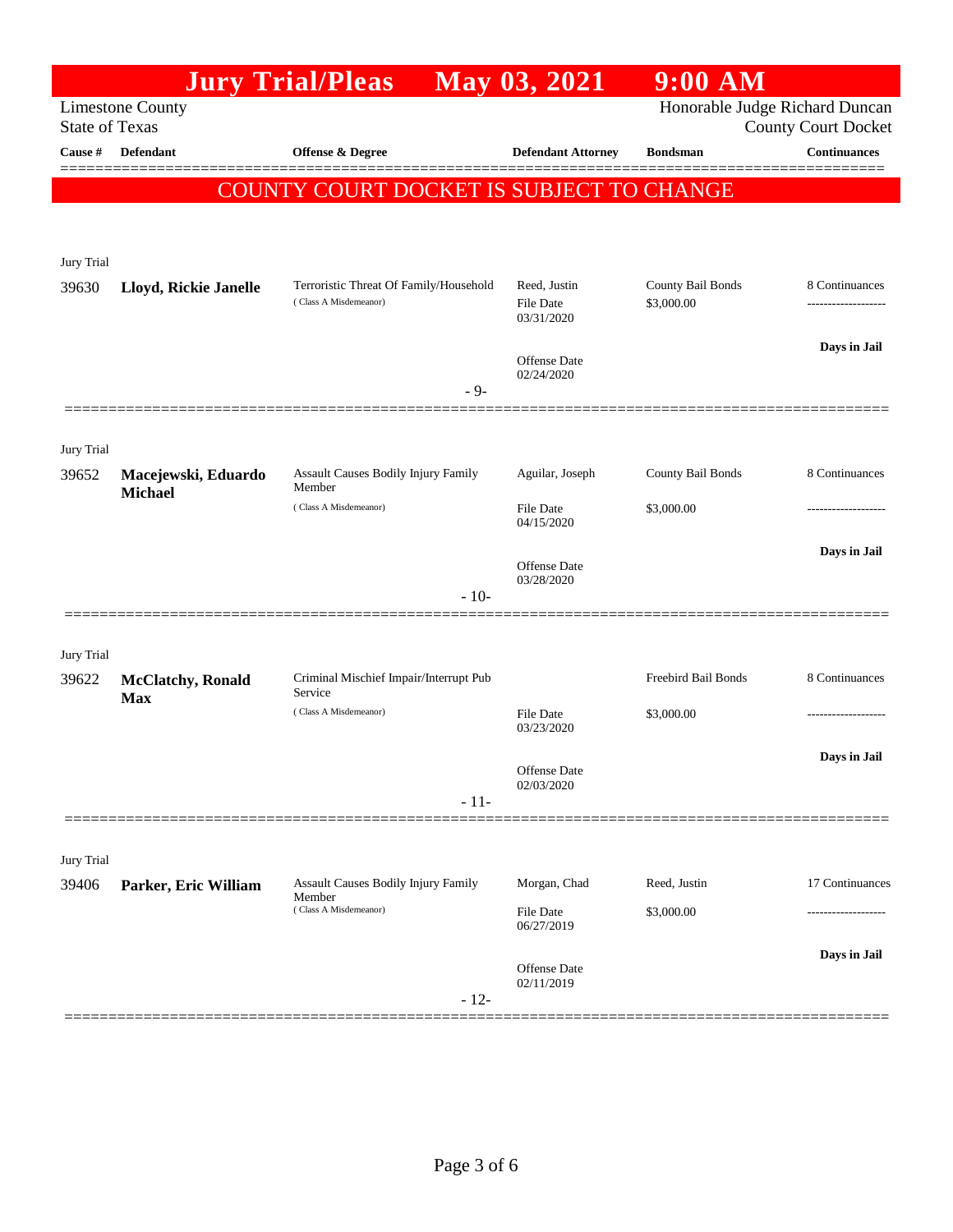|                       |                          | <b>Jury Trial/Pleas</b>                                |        | May 03, 2021                      | $9:00$ AM                      |                            |
|-----------------------|--------------------------|--------------------------------------------------------|--------|-----------------------------------|--------------------------------|----------------------------|
| <b>State of Texas</b> | <b>Limestone County</b>  |                                                        |        |                                   | Honorable Judge Richard Duncan | <b>County Court Docket</b> |
| Cause #               | Defendant                | <b>Offense &amp; Degree</b>                            |        | <b>Defendant Attorney</b>         | <b>Bondsman</b>                | Continuances               |
|                       |                          | COUNTY COURT DOCKET IS SUBJECT TO CHANGE               |        |                                   |                                |                            |
|                       |                          |                                                        |        |                                   |                                |                            |
|                       |                          |                                                        |        |                                   |                                |                            |
| Jury Trial<br>39372   | Perez, Jr., Juan         | Assault Causes Bodily Injury Family                    |        | Reed, Benjie                      | Reed, Benjie                   | 16 Continuances            |
|                       |                          | Member<br>(Class A Misdemeanor)                        |        | <b>File Date</b><br>05/28/2019    | \$8,500.00                     |                            |
|                       |                          |                                                        |        | <b>Offense Date</b><br>09/13/2018 |                                | Days in Jail               |
|                       |                          |                                                        | $-14-$ |                                   |                                |                            |
|                       |                          |                                                        |        |                                   |                                |                            |
| Jury Trial<br>39371   | Perez, Juan, Jr.         | Poss Marij <2oz<br>(Class B Misdemeanor)               |        | Reed, Benjie<br>File Date         | Reed, Benjie<br>\$2,000.00     | 16 Continuances            |
|                       |                          |                                                        |        | 05/28/2019                        |                                |                            |
|                       |                          |                                                        |        | Offense Date<br>09/13/2018        |                                | Days in Jail               |
|                       |                          |                                                        | $-13-$ |                                   |                                |                            |
|                       |                          |                                                        |        |                                   |                                |                            |
| Jury Trial<br>39476   | Ramirez, Ricky           | Duty On Striking Unattended Vehicle                    |        | Tate, Greg                        | County Bail Bonds              | 7 Continuances             |
|                       |                          | (Class B Misdemeanor)                                  |        | File Date<br>10/01/2019           | \$2,000.00                     |                            |
|                       |                          |                                                        |        | Offense Date                      |                                | Days in Jail               |
|                       |                          |                                                        | $-15-$ | 11/08/2018                        |                                |                            |
|                       |                          |                                                        |        |                                   |                                |                            |
| Jury Trial            |                          |                                                        |        |                                   |                                |                            |
| 39758                 | <b>Reed, Doyle Lewis</b> | Fail To Give 1/2 Roadway (meeting<br>Oncoming Vehicle) |        | Tkach, Todd E.                    | Tkach, Todd E.                 | 4 Continuances             |
|                       |                          | (Misdemeanor Traffic)                                  |        | File Date<br>11/03/2020           | \$190.00                       |                            |
|                       |                          |                                                        |        |                                   |                                | Days in Jail               |
|                       |                          |                                                        | $-16-$ | Offense Date<br>05/20/2020        |                                |                            |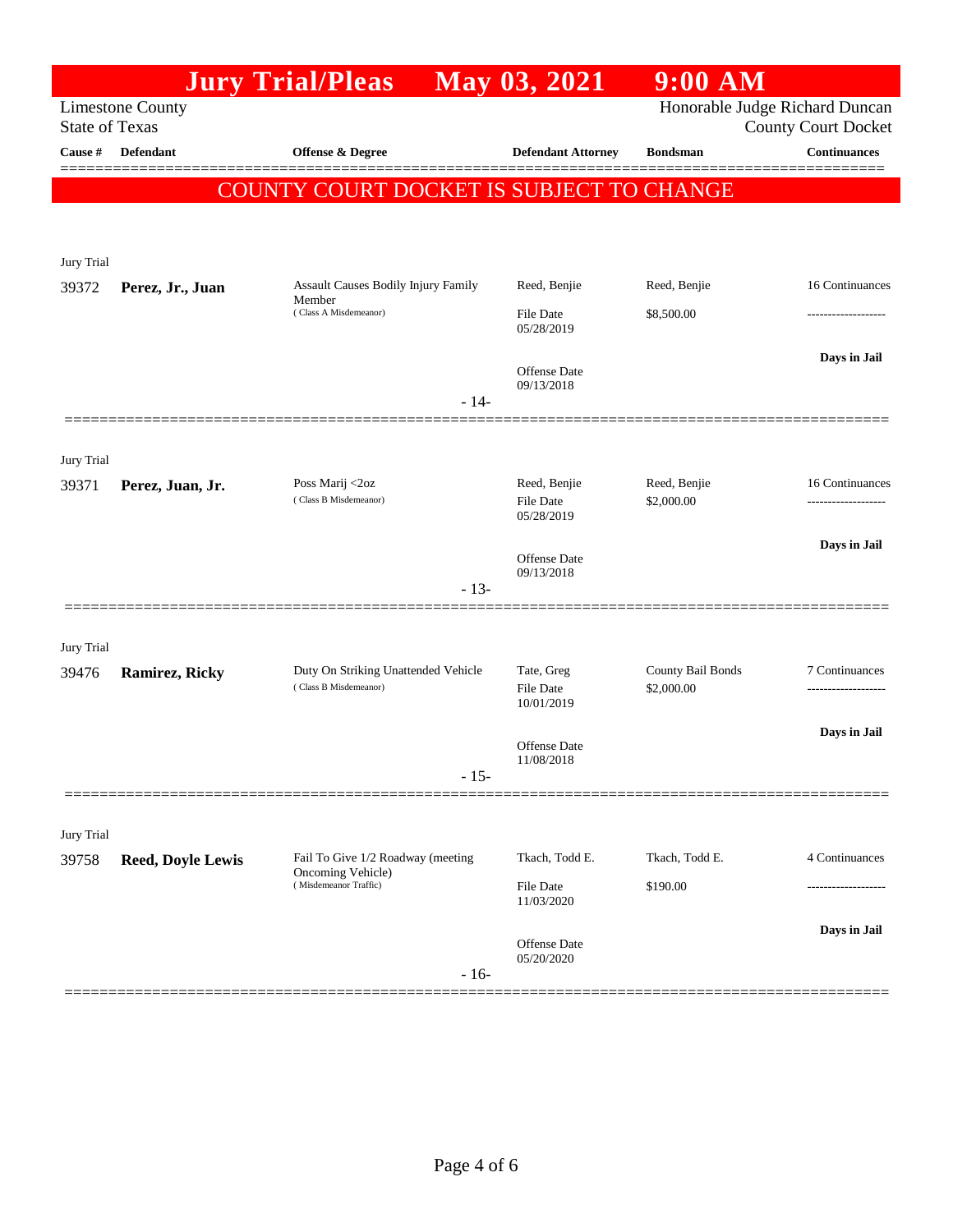|                       |                                           | <b>Jury Trial/Pleas</b>                            |        | May 03, 2021                        | $9:00$ AM                       |                            |
|-----------------------|-------------------------------------------|----------------------------------------------------|--------|-------------------------------------|---------------------------------|----------------------------|
| <b>State of Texas</b> | <b>Limestone County</b>                   |                                                    |        |                                     | Honorable Judge Richard Duncan  | <b>County Court Docket</b> |
| Cause #               | <b>Defendant</b>                          | Offense & Degree                                   |        | <b>Defendant Attorney</b>           | <b>Bondsman</b>                 | <b>Continuances</b>        |
|                       |                                           | COUNTY COURT DOCKET IS SUBJECT TO CHANGE           |        |                                     |                                 |                            |
| Jury Trial            |                                           |                                                    |        |                                     |                                 |                            |
| 39377                 | Reyes-Harris, Abigail<br>Miquela          | Assault Causes Bodily Injury Family<br>Member      |        | Spivey, Shirley                     | Freebird Bail Bonds             | 19 Continuances            |
|                       |                                           | (Class A Misdemeanor)                              |        | <b>File Date</b><br>06/13/2019      | \$25,000.00                     |                            |
|                       |                                           |                                                    | $-17-$ | Offense Date<br>11/08/2018          |                                 | Days in Jail               |
|                       |                                           |                                                    |        |                                     |                                 |                            |
| Jury Trial            |                                           |                                                    |        |                                     |                                 |                            |
| 39665                 | Samford, Travis<br><b>Jeffery</b>         | Driving While Intoxicated Bac >=0.15               |        | Aguilar, Joseph                     | County Bail Bonds               | 7 Continuances             |
|                       |                                           | (Class A Misdemeanor)                              |        | File Date<br>05/04/2020             | \$2,000.00                      |                            |
|                       |                                           |                                                    |        | Offense Date<br>04/11/2020          |                                 | Days in Jail               |
|                       |                                           |                                                    | $-18-$ |                                     |                                 |                            |
| Jury Trial            |                                           |                                                    |        |                                     |                                 |                            |
| 39685                 | <b>Stockwill, Caleb</b><br><b>Matthew</b> | Boating While Intoxicated                          |        | Murphy, Marshall<br>Douglas         | County Bail Bonds               | 7 Continuances             |
|                       |                                           | (Class B Misdemeanor)                              |        | <b>File Date</b><br>06/10/2020      | \$2,000.00                      |                            |
|                       |                                           |                                                    |        | Offense Date                        |                                 | Days in Jail               |
|                       |                                           |                                                    | $-19-$ | 05/23/2020                          |                                 |                            |
| Jury Trial            |                                           |                                                    |        |                                     |                                 |                            |
| 39508                 | Ward, James Ollie                         | Assault Cause Bodily Inj.<br>(Class A Misdemeanor) |        | Spivey, Shirley<br><b>File Date</b> | County Bail Bonds<br>\$3,000.00 | 14 Continuances            |
|                       |                                           |                                                    |        | 11/06/2019<br><b>Offense Date</b>   |                                 | Days in Jail               |
|                       |                                           |                                                    | $-20-$ | 07/16/2019                          |                                 |                            |